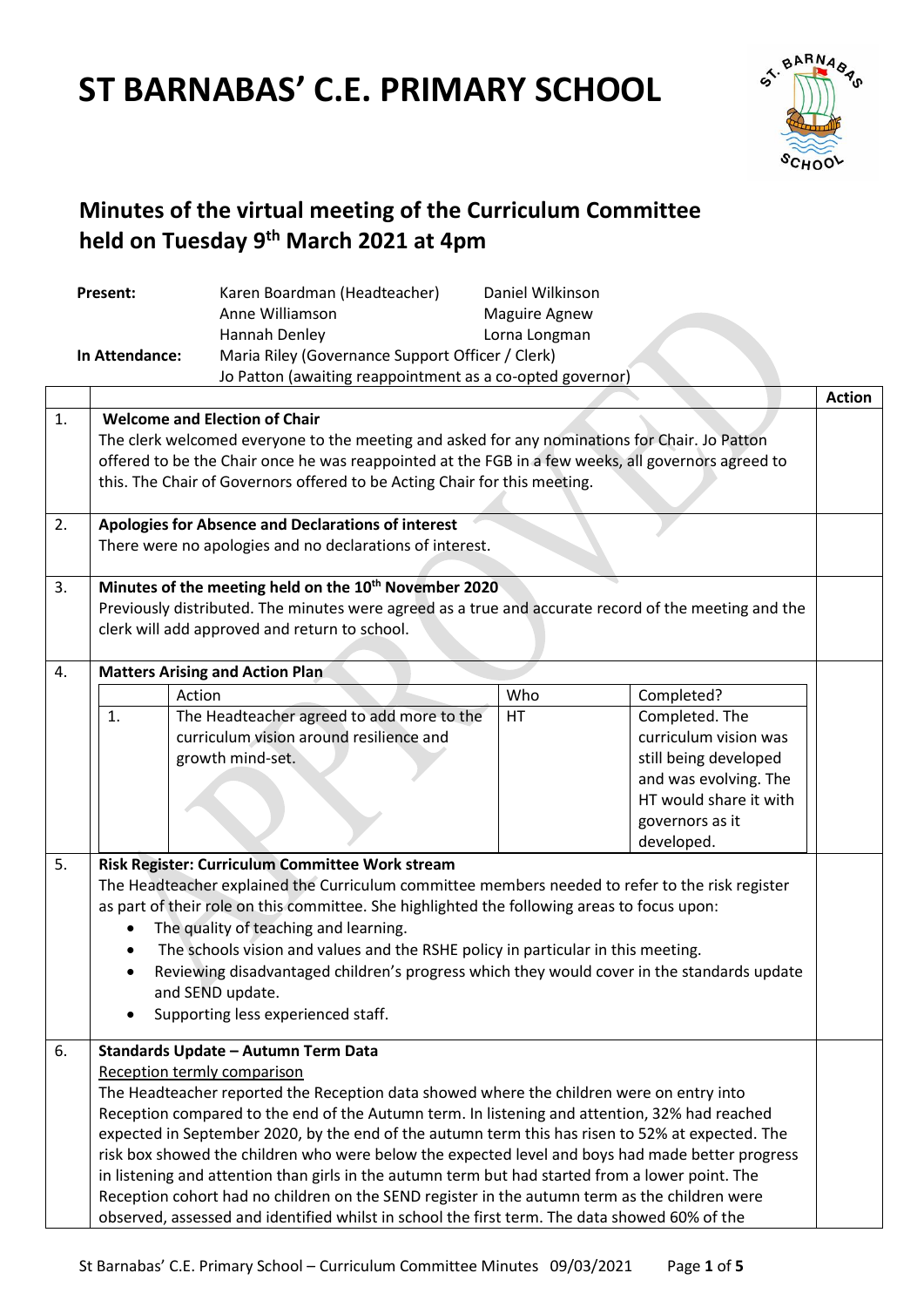disadvantaged Reception pupils were at expected and it had remained at 60% by the end of the autumn term.

A governor questioned why there seemed to be some data missing from the table. The Headteacher replied that the remainder of the children were in the 'Below' category and that this year they had seen some children with low starting points in some areas. They were running a catch up program in Reception focusing on language which would be led by a trained TA. An attendee asked if the ideal score was 100%, the Headteacher answered that nationally, by the end of Reception around 70% of Reception pupils would reach expected. She added they did not have to assess against the end of year framework this year however they were using it as it would be useful as a benchmark moving forward and the teachers would be carrying out assessments this term to see how the pupils were doing.

The Headteacher explained they looked for the green boxes on the data which showed positive progress and for any children who were not showing progress. An area in particular for Reception children to work on was reading. An attendee challenged if 8% was normal for reading on entry to school, the Headteacher responded 8% was very low and this would normally be around 30%. The attendee questioned if the school received data from the playgroup, the Headteacher confirmed they did receive data through Tapestry and that the data had not been as comprehensive as normal due to lockdown. The Headteacher highlighted the Reception link governor may want to focus on the catch up program in reading and early language support when they next visited or contacted the school.

#### Year 1 Phonic termly comparison

The SENDCo reported the Year 1 phonics data had been low at the start of the academic year so they had put in place interventions to work on this area which had supported many children in catching up. A governor highlighted they were concerned with a child's progress going backwards, following the first lockdown. The SENDCo explained the child had since been attending school in lockdown and had improved their score. An attendee asked what would happen for the children who had already shown positive progress, the SENDCo replied the whole class would still work on maintaining their phonics, then they progressed to working on comprehension, vocabulary and understanding.

#### Year 2 phonics termly comparison

The Headteacher reminded governors the Year 2 cohort had not been fully assessed in all the core areas due to having to self-isolate during the school's assessment period before Christmas. In phonics, they had been assessed in Spring 2020 in Year 1, then again at the beginning of Year 2 and in November 2020. The majority of the Year 2 children had taken a dip at the start of the autumn term and had caught up or improved by the November. An attendee asked what the numbers meant in the EAL column, the Headteacher these were for schools reference only and referred to their level of English.

#### Year 3 to 6 termly comparison

The Headteacher reported they had compared the data from December 2019 to the beginning of the autumn term 2020 and the end of the autumn term 2020. As a result of the data the teachers were able to identify the pupils who had not progressed. The next assessment would inform the teachers about the next steps in the summer term so that children could be supported to catch up to the expected standards. The governors reviewed the data for Years 3 to 6 in more detail. A governor noted there was a greater decrease in the data for Years 3 to 6 and this was where they needed to make rapid progress, the Headteacher agreed and explained the formal tests were to allow the teachers to analyse the results and plan the catch up program. The governor asked how the catch up work would happen, the Headteacher explained the catch up strategy had two strands; children made the biggest progress when the highest quality teaching and learning was available and by putting in non-negotiables in all classes. Secondly, through analysing the data to identify the pupils who needed support and interventions. The Acting Chair suggested link governors could contact their classes and review the data and the progress made since the last assessments.

#### 7. **SEND Update – Hannah Denley**

The SENDCo reported that the school had encouraged the majority of children on the SEND register at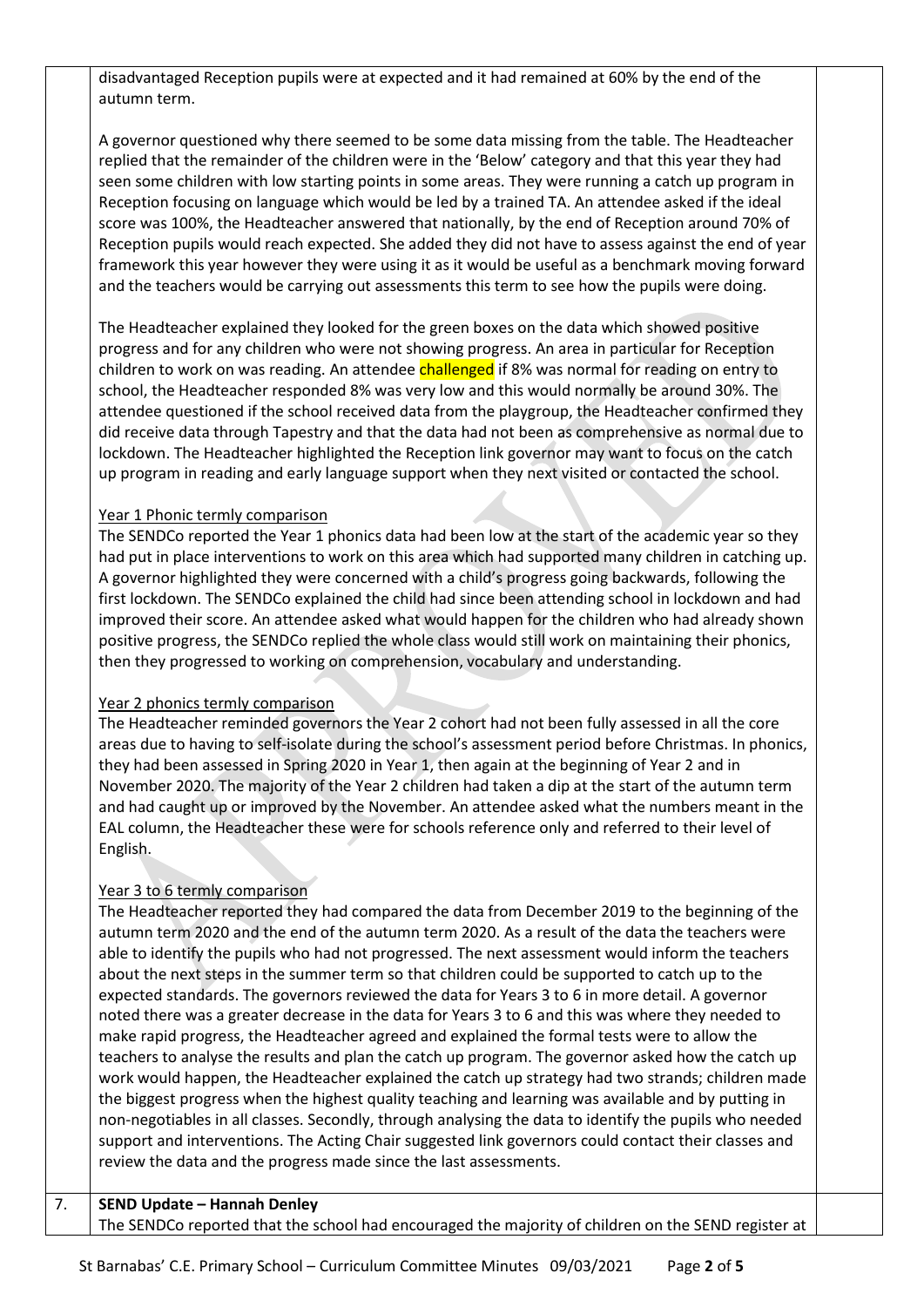Band 2 and above to attend school during the recent lockdown which had been good for their engagement, only two children had chosen not to attend. The school currently had no EHCPs but they were currently in the process of applying for and EHCP and would receive funding for this pupils if they were successful. Teachers were updating Individual Learning Plans (ILPs) for the SEND children in their classes and had supported any band one children at home. Overall, the SEND children had a positive experience in school during lockdown. The SENDCo explained now that school was fully open there were transition plans in place for SEND pupils and they were preparing the children to be socially and emotionally ready whilst also more independent in their learning.

#### SEND priorities

The SENDCo reported they were reviewing the pupils who needed My Support Plans (MSP) in school and more MSPs were now being put in place. The MSPs did not bring in any extra funding for the school but they were a document showing all of the support, actions taken, communications between school and parents and any outside agencies involved with the child as a record of what had been put in place. The MSP was the evidence needed to apply for an Education Health Care Plan (EHCP) if needed. The SENDCo highlighted there was a big delay with referrals to CAMHS and accessing outside agencies which would have an effect on the pupils.

The SENDCo reported dyslexia assessments were ongoing, they had written risk assessments for individual children and had reviewed the school's ILP format so that they were more useful for staff and parents. The Acting Chair *challenged* if the MSPs were capturing parent and pupil voice, the SENDCo responded the MSP were reviewed with parents and pupils alongside external agencies and teachers in school. The governor further challenged if parents were encouraged to be part of the actions decided, the SENDCo replied they were and these meetings had been carried out online over the pandemic period. A governor queried if the LA were helping with the CAMHS waiting list, the SENDCo replied that they had not heard directly from the LA but understood that they may be outsourcing private assessors and the Educational Psychologist's helpline and other agencies had been helpful.

The Headteacher informed governors the wellbeing service was operational again and the SENDCo added the Speech and Language team had been an excellent support. An attendee queried if it was normal to have this many MSP in a year. The SENDCo replied it was normal for the MSP to build throughout the year from observations of the children and two of the Reception MSP were for children with high needs but that some of the new MSPs were due to historic catch up. The Headteacher informed everyone a full parent survey would be sent out before the Easter holiday to gain parent voice.

The Chair of governors thanked the SENDCo for the update.

# 8. **Remote Learning**

The Headteacher reported the remote learning had been adapted throughout lockdown and they had improved the tracking system for attendance and engagement. Throughout remote learning the staff had made good improvements in increasing the engagement through contacting families and inviting children to attend school with nearly 50% attendance by March. Plans were in place for any children still isolating.

# 9. **Return to School Plans and Curriculum**

The Headteacher highlighted the curriculum planning for spring two showed the expectations for the remaining half term and it was important the children had routine, their wellbeing and stamina would be reviewed and they had time to socialise.

*5.25pm – Lorna Longman left the meeting*.

The Headteacher shared the document on the non-negotiables for teaching and learning and informed governors that these had been developed through staff INSET and the document underpinned what high quality teaching and learning looked like and what was expected in every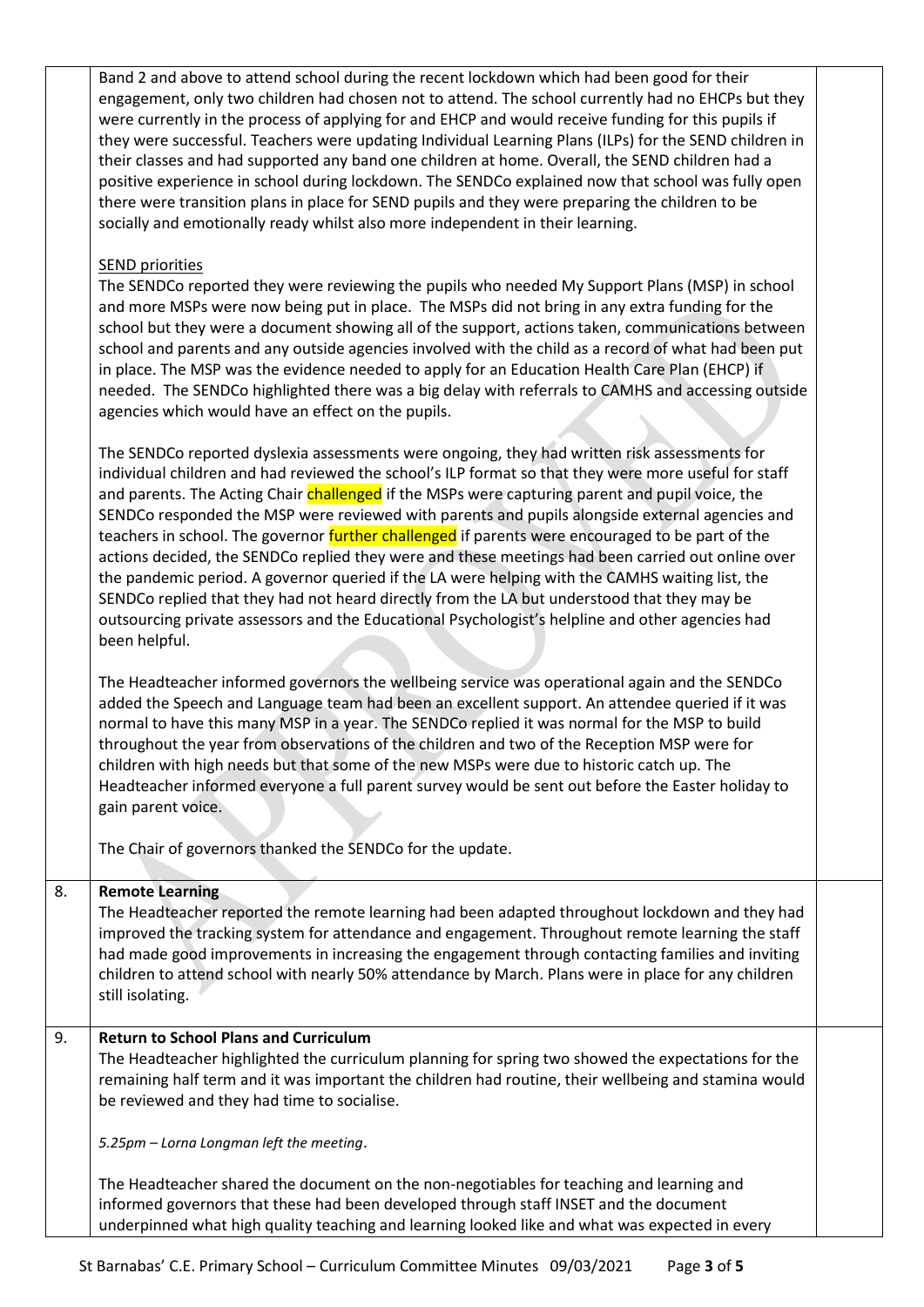|     | class.                                                                                                                                                                                                                                                                                                                                                                                                                                                                                                                                                                                                                                                                                                                                                                                                                                                                                                                                                                                                                                                                                                         |  |
|-----|----------------------------------------------------------------------------------------------------------------------------------------------------------------------------------------------------------------------------------------------------------------------------------------------------------------------------------------------------------------------------------------------------------------------------------------------------------------------------------------------------------------------------------------------------------------------------------------------------------------------------------------------------------------------------------------------------------------------------------------------------------------------------------------------------------------------------------------------------------------------------------------------------------------------------------------------------------------------------------------------------------------------------------------------------------------------------------------------------------------|--|
|     | The Headteacher shared the revised timetables and pointed out they showed the breadth of the<br>curriculum, story time to emphasise reading and the extra maths coverage. There had been no<br>changes as yet to the Reception and Year one timetables, an attendee questioned if the other year<br>group timetables had vastly changed, the Headteacher answered they had not but they had been<br>reviewed to ensure that there was the appropriate time given to all subjects and there was<br>consistency of approach.                                                                                                                                                                                                                                                                                                                                                                                                                                                                                                                                                                                     |  |
| 10. | <b>Curriculum Update including Church School Distinctiveness</b><br>The Acting Chair updated the governors that she would meet with Daniel Wilkinson, Rev Paul Millard<br>and the Headteacher when they were able to discuss church school distinctiveness.                                                                                                                                                                                                                                                                                                                                                                                                                                                                                                                                                                                                                                                                                                                                                                                                                                                    |  |
| 11. | <b>Policies for Review</b><br><b>RSHE Policy</b><br>The Headteacher reported this was a statutory policy and they had been using the Heart Smart<br>scheme in school. Most of the sex education was taught through science and the Year 6 cohort would<br>be taught sex education by their teacher. She added parents could opt out of their child attending<br>these lessons but this was very unusual and parents would be consulted on the policy also. The Acting<br>Chair commented the Heart Smart program was very easy to follow.<br>The Headteacher informed governors the parental consultation was going to be a meeting but, under<br>the current circumstances, they would send out the policy and the materials they used for teaching<br>sex education to parents for any questions. The teaching around different families would be taught<br>sensitively and would not promote one family type as being better than another. They would be<br>promoting healthy and respectful relationships. After consultation, the policy would be presented<br>back to governors to question and approve. |  |
| 12. | <b>Any Other Business</b><br>The Chair of Governors thanked the governors who had attended staff meetings and informed them<br>improvement documents would continue to be sent out to governors to keep them informed. She<br>added thanks to the staff also. The Headteacher thanked Jo Patton for joining the curriculum<br>committee.<br>A governor queried when volunteers would be allowed in school again, particularly since the school<br>were focusing on reading. The Headteacher answered after Easter would be possible and they would<br>need to put social distancing measures in place for volunteers.                                                                                                                                                                                                                                                                                                                                                                                                                                                                                          |  |
| 12. | Dates and time of next meeting:                                                                                                                                                                                                                                                                                                                                                                                                                                                                                                                                                                                                                                                                                                                                                                                                                                                                                                                                                                                                                                                                                |  |
|     | Tuesday 22 <sup>nd</sup> June 2021 at 4pm                                                                                                                                                                                                                                                                                                                                                                                                                                                                                                                                                                                                                                                                                                                                                                                                                                                                                                                                                                                                                                                                      |  |
|     |                                                                                                                                                                                                                                                                                                                                                                                                                                                                                                                                                                                                                                                                                                                                                                                                                                                                                                                                                                                                                                                                                                                |  |

The meeting closed at 5.50pm

**APPROVED 22nd June 2021**

Anne Williamson (Acting Chair) Date

### **ST BARNABAS' C.E. PRIMARY SCHOOL**

#### **Action Plan following the Meeting of the Curriculum Committee held on 9 th March 2021**

|     | <b>Action</b> | <b>Itam</b><br><u>IIEIII</u> | Person | <b>Date</b> |
|-----|---------------|------------------------------|--------|-------------|
| . . | No actions    |                              |        |             |

#### **Items for the next Curriculum meeting:**